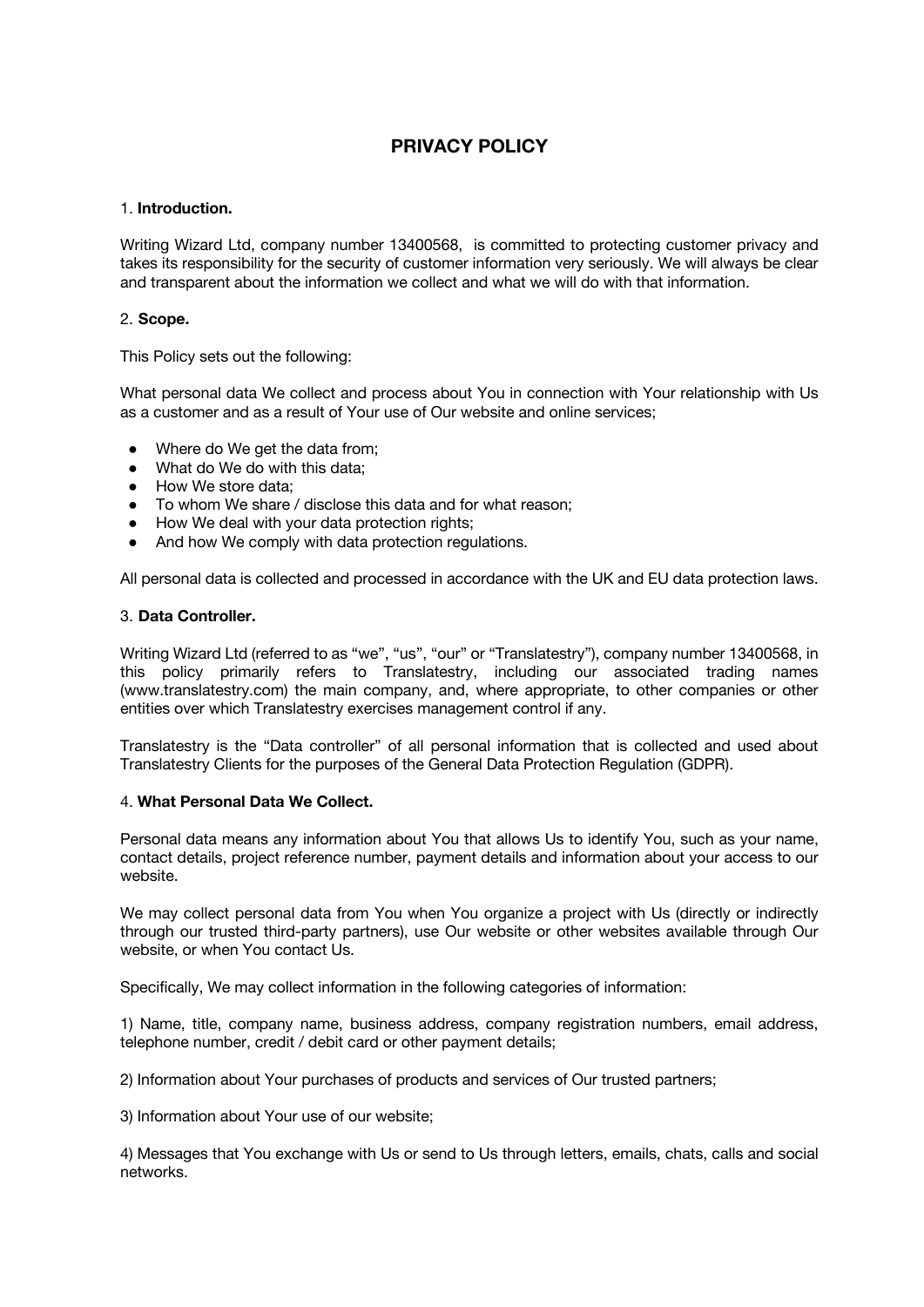We will only process any such data if You have given Your explicit consent, or is required, or if You have deliberately made it publicly available.

#### 5. **What do We use Your personal data for, why, and for how long?**

Your data may be used for the following purposes:

1) Provision of the products and services you request: We use the information you provide to Us to provide the services you have requested in relation to your project, including requested project changes;

2) To contact You in the event of a change in the delivery date of the project; We send You messages about the services You have requested and any changes to those services. These messages are not for marketing purposes and cannot be unsubscribed;

3) Credit or other payment card verification / screening: We use Your payment information for accounting, billing and auditing purposes and to detect and / or prevent any fraudulent activity;

4) Administrative or legal purposes: We use Your data for statistical and marketing analysis, system testing, customer surveys, service and development, or to resolve disputes or claims. Please note that We may perform data profiling based on the data We receive from You for statistical and marketing analysis purposes. Any profiling activity will only be carried out with Your prior consent and every effort will be made to ensure the accuracy of all data on which it is based. By submitting any personal data, You expressly agree that We may use it for profiling in accordance with this Privacy policy;

5) Communication with Customer Service: We use Your data to manage Our relationship with You as Our customer, as well as to improve Our services and improve Your interaction with Us;

6) Provision of personalized services: We use Your data to provide information that We believe is of interest to You, before, during and after Your project with Us, and to personalize the services We offer You.

7) Marketing: From time to time, We will contact You with price offerings and additional products by email. You will have a choice whether to agree or refuse to receive such messages, indicating Your choice at the stage of ordering the project. You will also be given the option in every email that We send You to indicate that You no longer wish to receive Our direct marketing materials.

We will only process Your personal data if we have a legal basis to do so. The legal basis will depend on the reasons We have collected and for which We need to use Your personal data.

We may also process your personal data for one or more of the following:

- To comply with a legal obligation;
- You have consented to us using your personal data (e.g. for marketing related uses);
- To protect your vital interests or those of another person;
- It is in our legitimate interests in operating as a translation/interpretation and copyrighting agency.

We will not store Your data for longer than is necessary to achieve the purpose for which it is processed. In order to determine the appropriate storage period, we take into account the amount, nature and confidentiality of personal data, the purposes for which We process them, and whether We can achieve these goals in other ways.

We must also consider the periods during which We may need to retain personal data in order to comply with Our legal obligations or to deal with complaints, inquiries and to defend Our legal rights in the event of a claim.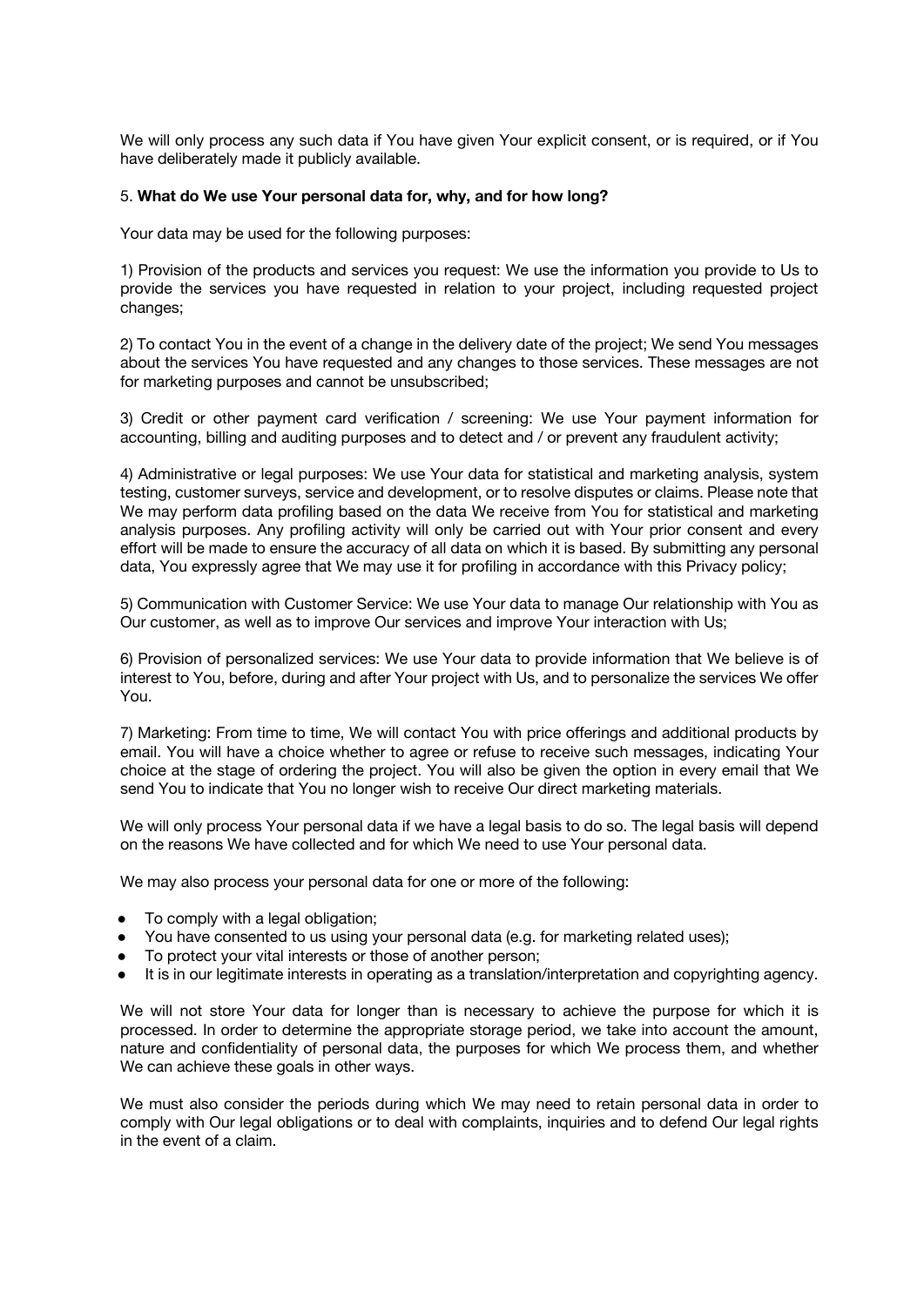When We no longer need Your personal data, We will securely delete or destroy it. We will also consider if and how We can minimise over time the personal data that We use, and if We can anonymise Your personal data so that it can no longer be associated with You or identify You, in which case We may use that information without further notice to You.

## 6. **Security of Your personal data.**

We follow strict security procedures when storing and disclosing Your personal data. The data You provide is protected by SSL (Secure Socket Layer) technology. SSL is the industry standard method for encrypting personal information and data so that it can be transmitted securely over the Internet.

We may disclose your information to trusted third parties for the purposes set out in this Privacy Policy. We require all third parties to have appropriate technical and operational security measures to protect your personal data in accordance with UK and EU data protection laws.

## 7. **International data transfer.**

Translatestry provides services in multiple jurisdictions, some of which are not located in the European Economic Area (EEA). While countries outside the EEA do not always have strong data protection laws, We require all services providers to process Your information in a secure manner and in accordance with UK and EU law on data protection. We utilise standard means under EU law to legitimise data transfers outside the EEA.

## 8. **Sharing Your personal data**.

We may share Your personal data with the following third parties for the purpose described in this Privacy policy:

1) Government agencies, law enforcement agencies and regulatory bodies in accordance with the requirements of the law;

2) Partner companies / freelancers required to provide the services You requested;

3) Trusted freelancers We use to run Our business, such as call centres assisting Our clients, cloud services and email marketing service providers helping Our marketing team conduct customer surveys and conduct targeted marketing campaigns;

4) Credit and debit card companies that facilitate Your payments to Us, and anti-fraud screening, which may need information about Your method of payment and project booking to process payment or ensure the security of Your payment transaction;

5) Legal and other professional consultants, courts and law enforcement agencies in all countries where We operate to ensure that We respect our legal rights in relation to Our contract with You;

6) Social Media: You can access third party social media services through Our Website before going to Our Website. When You register with Your social media service account, We will receive personal information that You choose to share with Us through those social media services, in accordance with their privacy settings, in order to improve and personalize Your use of Our website. We may also use social media plugins on Our Website. As a result, Your information will be shared with Your social media provider and possibly presented on Your social media profile for transmission to other members of Your network. Please see the privacy policies of these third party social media providers to learn more about these methods.

## 9. **Cookies.**

This site uses cookies so that We can improve Our services for You and provide certain features that may be useful to You. This may include media and advertising partner cookies that are placed on Your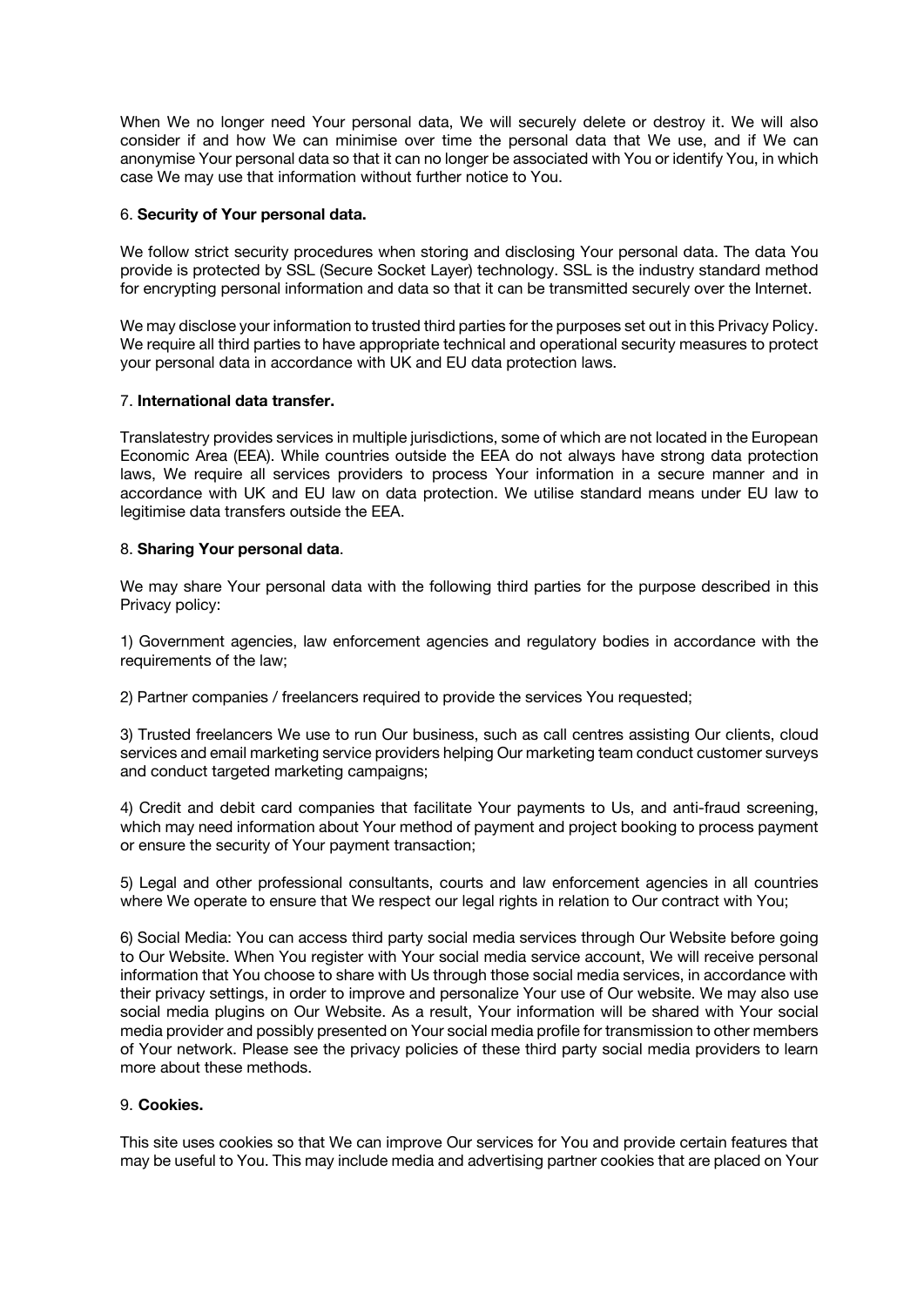computer when You visit Our website. Please visit Our partner websites for information about their privacy and cookie policy.

Cookies are small text files that are transferred to Your computer's hard drive through Your web browser to enable Us to recognise Your browser and help Us to track visitors to Our site; thus, enabling Us to understand better the products and services that will be most suitable to You. A cookie contains Your contact information and information to allow Us to identify Your computer when You travel around Our site for the purpose of helping You accomplish Your project booking. Most web browsers automatically accept cookies, but, if You wish, You can change these browser settings by accepting, rejecting and deleting cookies. The "help" portion of the toolbar on most browsers will tell You how to prevent Your browser from accepting new cookies, how to have the browser notify You when You receive a new cookie, or how to disable cookies altogether. If You choose to change these settings, You may find that certain functions and features will not work as intended. The cookies we use do not detect any information stored on your computers.

For more information about cookies and how to stop cookies being installed visit the following website: www.allaboutcookies.org.

We use tracking software to track customer traffic patterns and site usage to help Us design and layout websites. This software does not allow Us to collect personal information from customers.

#### 10. **Data protection officer.**

We have appointed a Data Protection Officer ("DPO") to oversee this policy. You have the right to lodge a complaint with a supervisory authority at any time. The Information Commissioner is the leading data protection supervisor for Translatestry as the UK data controller.

#### 11. **Your data protection rights.**

Under certain circumstances, by law, you have the right to:

1) Request information about whether We store personal information about You, and if so, what kind of information it is and why We store / use it.

2) Request access to Your personal information (commonly known as a "data access request"). This allows You to receive a copy of the personal information that We hold about You and verify that We are processing it lawfully.

3) Request correction of the personal information We hold about You. This allows You to correct any incomplete or inaccurate information We hold about You.

4) Request the deletion of Your personal information. This allows you to ask Us to delete or remove personal information if We have no compelling reason to continue processing it. You also have the right to ask Us to delete or remove Your personal information if You have exercised Your right to object to processing (see below).

5) To object to the processing of Your personal information when We rely on a legitimate interest (or the interests of a third party) and there is something in Your particular situation that makes You object to processing on this basis. You also have the right to object when we process Your personal information for direct marketing purposes.

6) Object to automated decision making, including profiling, which should not be the subject of any automated decision making by Us using Your personal information or Your profile.

7) Request the restriction of the processing of Your personal information. This allows You to ask Us to suspend the processing of your personal information, for example, if You want Us to determine its accuracy or the reason for its processing.